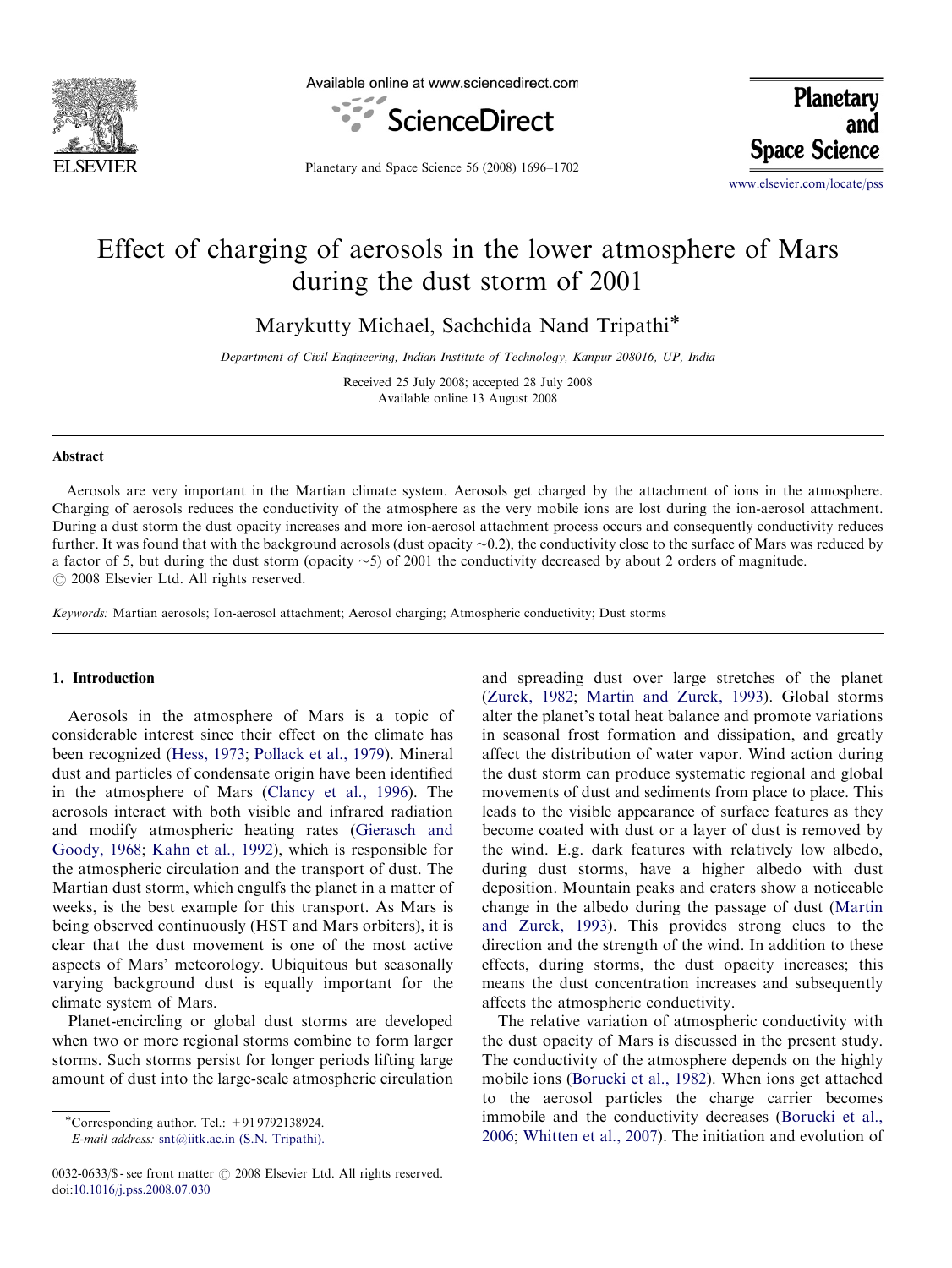<span id="page-1-0"></span>Table 1 The maximum number of charges on aerosol produced at each altitude

| Altitude (km) | Maximum aerosol charges |                  |
|---------------|-------------------------|------------------|
|               | Positive charges        | Negative charges |
| $\theta$      | 36                      | $-36$            |
| 10            | 32                      | $-32$            |
| 20            | 23                      | $-23$            |
| 40            | 8                       | $-8$             |
| 60            | 3                       | $-3$             |
| 70            |                         | -2               |

the planet-encircling dust storm on Mars, which occurred in 2001 have been observed in detail by the Thermal Emission Spectrometer (TES) onboard the Mars Global Surveyor [\(Smith et al., 2002](#page-6-0)). The variation in dust opacity during the storm has been observed by [Cantor \(2007\)](#page-5-0) and the corresponding variation in the ion loss due to the aerosol charging and atmospheric conductivity is discussed in the present work. In the following sections the ionaerosol characteristics, physics of ion-aerosol attachment, model for the charging of aerosols and the effect on atmospheric conductivity are discussed.

# 2. Ion-aerosol characteristics

To calculate the aerosol charging and ionic conductivity of the atmosphere it is necessary to choose a standard atmosphere. The density and temperature determine the mobility and the mean free path which in turn are essential in calculating the attachment coefficients and subsequently the conductivity. The Mars Pathfinder data for the northern summer neutral atmosphere were obtained from [Magalhaes et al. \(1999\)](#page-6-0).

[Whitten et al. \(1971\)](#page-6-0) carried out a detailed study of the lower ionosphere of Mars considering the ionization by cosmic rays and solar radiation in an ion-neutral model and calculated the concentration of ions and electrons below 80 km. The detailed study of the lower atmosphere of Mars by [Molina-Cuberos et al. \(2001\)](#page-6-0) has shown that the galactic cosmic rays are the major ionization agent during the night-time. Galactic cosmic rays come from interstellar medium and as they approach the sun they encounter the solar wind and the magnetic field associated with it. Therefore, the cosmic rays lose some of their energy and would not reach Earth (or Mars). In times of higher solar activity this effect is stronger and fewer cosmic rays reach the Earth or Mars. Therefore, Cosmic ray flux is minimum during the period of maximum solar activity.

[Molina-Cuberos et al. \(2001\)](#page-6-0) have calculated the cosmic ray ionization rates of  $CO<sub>2</sub>$ , N<sub>2</sub> and Ar. The maximum ion concentration occurs at the surface. Hydrated hydronium ions  $H_3O^+(H_2O)_n$  (*n*, varies from 1 to 4) are the most abundant positive ions for all altitudes below 70 km.  $CO_2^+CO_2$  becomes important at altitudes higher than 65 km. The most abundant negative ion is  $CO_3^-(H_2O)_2$ .

In the present study the most abundant positive ion considered is  $H_3O^+(H_2O)_4$  and the most abundant negative ion is  $CO_3^-(H_2O)_2$ .

Recently, O'Brien (private communication) has calculated the ion production rates at different altitudes in the Mars atmosphere corresponding to different solar activities. The ion production rate for the minimum solar activity is used in the present work. The variation of atmospheric conductivity by varying the ion production rates corresponding to the different solar activities has been described in [Michael et al. \(2007\)](#page-6-0) and the maximum variation in conductivity was found to be about a factor of two. The electron concentration is negligible during the night-time lower atmosphere of Mars ([Molina-Cuberos et](#page-6-0) [al., 2001](#page-6-0)). During the day-time solar UV radiation of energy  $<6$  eV reaches the lower atmosphere and knocks out electrons from aerosols ([Grard, 1995](#page-5-0)). Therefore, this model can only be used for the night-time atmosphere. The details of the model developed for the day-time atmosphere and the results thereof are provided in [Michael et al. \(2008\)](#page-6-0)

The density and the size of the aerosols were estimated by [Chassefiere et al. \(1995\)](#page-5-0) from the solar occultation measurements performed by the Auguste instrument onboard Phobos 2 spacecraft. According to [Chassefiere](#page-5-0) [et al. \(1995\)](#page-5-0) the densities and the effective radii of particles close to the surface are  $2.26 \text{ cm}^{-3}$ , and  $1.9 \text{ µm}$ , respectively. [Chassefiere et al. \(1995\)](#page-5-0) estimated the optical depth to be 0.1–0.3. The present study considered monodisperse particles and used profiles of density and effective radii from [Chassefiere et al. \(1995\)](#page-5-0).

# 3. Physics of ion-aerosol attachment

There are three types of theories for ion-aerosol attachment depending on the comparative size of the aerosol particles with the ionic mean free path [\(Yair and](#page-6-0) [Levin, 1989\)](#page-6-0). Ion diffusion to surface of particles occurs when the particles are larger than the ionic mean free path. Here ions are trapped by image force. Free molecular theory uses a kinetic approach when particles are much smaller than the ionic mean free path. Here the attachment occurs via 3-body trapping (similar to the ion–ion recombination). Transition regime theory is used when the size of the particles and the ionic mean free path become comparable. In this regime a combination of the above two mechanisms are used. As the Martian atmosphere is very tenuous, the aerosols are smaller than the ionic mean free path and therefore the free molecular theory is applicable here. Ionic mean free path is calculated using the following relation ([Loeb, 1960](#page-6-0)).

$$
\mu = 0.75 \frac{e\lambda}{M\bar{v}} \left( 1 + \frac{M}{m} \right)^{1/2} \tag{1}
$$

where  $\mu$  is the ionic mobility, *e* is the electronic charge,  $\lambda$  is the mean free path,  $m$  is the mass of the ion,  $M$  is the mass of the gas (CO<sub>2</sub>), and  $\bar{v}$  is the average thermal velocity of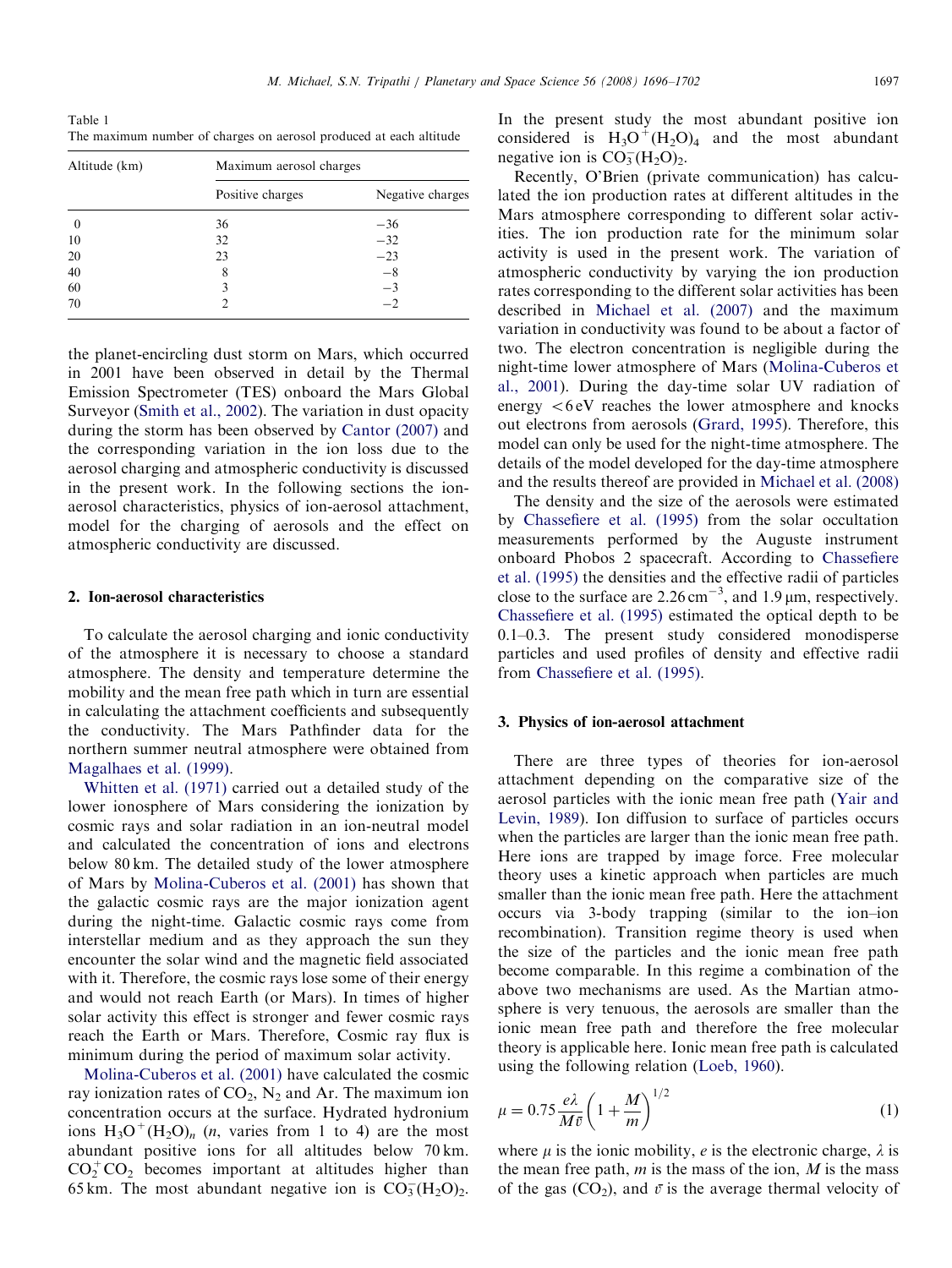

Fig. 1. Altitude profile of mean free path and effective radius of the aerosols.



Fig. 2. The altitude profile of the attachment coefficients of positive ions to aerosols.

the molecule. Fig. 1 presents the altitude profile of the comparison between the mean free path and the effective radius of the aerosols.

The study of the rate at which the ions attach to aerosols requires the ion-aerosol attachment coefficient. The continual impingement of ions on particles gives rise to a statistical charge distribution on particles which can be expressed in terms of the ion-aerosol attachment coefficients. [Hoppel and Frick \(1986\)](#page-5-0) have developed a theory, which can be applied to aerosol particles with radii comparable to or smaller than the ionic mean free path. In the present work the method developed by [Hoppel and](#page-5-0) [Frick \(1986\)](#page-5-0) is used to calculate the attachment coefficients of ions to the aerosols and the application of the theory in the atmospheres of various planets and satellites is discussed in [Tripathi and Michael \(2008\)](#page-6-0) and [Tripathi et](#page-6-0) [al. \(2008\).](#page-6-0) The altitude profile of the attachment coefficients of positive ions to aerosols charged  $-3$ ,  $-1$ , 0,  $+1$ and  $+3$  are presented in Fig. 2. At the surface of the terrestrial atmosphere the typical value of the attachment coefficient of the aerosol is  $\sim 10^{-11}$  m<sup>3</sup> s<sup>-1</sup>.

## 4. Numerical model for charging of aerosols

Concentrations of ions and aerosols can be found from the three-level probabilistic master equations. These constitute a set of  $2p+3$  simultaneous differential equations, p being the maximum number of elementary charges allowed on a particle [\(Yair and Levin, 1989\)](#page-6-0). The ion and aerosol balance equations are the following.

$$
\frac{dn^{+}}{dt} = q - \alpha n^{+} n^{-} - n^{+} \sum_{i} (\beta_1^{(i)} N^{i})
$$
 (2)

$$
\frac{dn^{-}}{dt} = q - \alpha n^{+} n^{-} - n^{-} \sum_{i} (\beta_2^{(i)} N^{i})
$$
\n(3)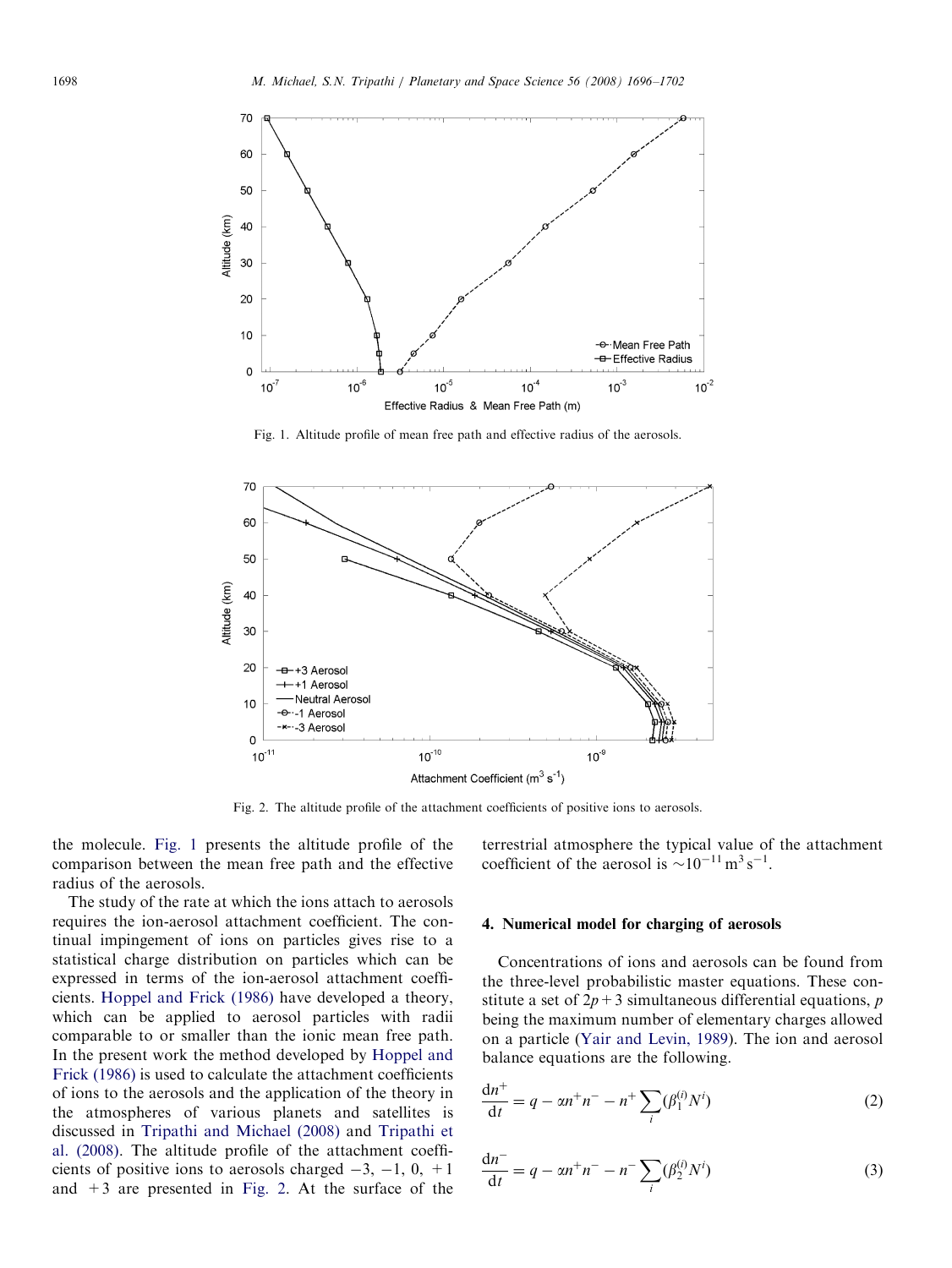$$
\frac{dN^{i}}{dt} = \beta_1^{(i-1)}n + N^{(i-1)} + \beta_2^{(i+1)}n - N^{(i+1)} - \beta_1^{(i)}n + N^{(i)} - \beta_2^{(i)}n - N^{i}
$$
\n(4)

here,  $\alpha$  is the ion–ion recombination coefficient,  $q$  is the ion production rate,  $\beta_j^i$  is the attachment coefficient for ions of polarity  $j$  (1 for positive and 2 for negative) to particles with charge i and  $N^i$  is the density of particles of charge i. The value of q ranges from  $5.03 \times 10^6$  to  $6.9 \times 10^3$  m<sup>-3</sup> s<sup>-1</sup> in the altitude region from 0 to 70 km.  $\alpha$  is about  $10^{-13}$  m<sup>3</sup> s<sup>-1</sup>. The elementary charges on the aerosols are allowed to vary between plus and minus 100 and therefore there are 203 simultaneous differential equations for each altitude. The differential equations are solved using the 4th order Runge–Kutta method. This approach is used to solve the set of equations at 10 km altitude intervals using the charge conservation as a validation on the calculations.

After the steady state is achieved the conductivity of the atmosphere at the corresponding altitudes, with the given values of  $n^+$ ,  $n^-$ , N, q,  $\alpha$ , and  $\beta$ , is calculated as

$$
\sigma = e\left(\sum_{i} n_{i+}K_{i+} + \sum_{i} n_{i-}K_{i-}\right)
$$
\n(5)

where,  $e$  is the electronic charge,  $n$  is the number density of ions and  $K$  is the corresponding mobility.

#### 5. Results and discussion

Currently, the simultaneous differential equations for the concentrations are solved for ions and aerosols. The charging of the aerosols depends on the ion-aerosol attachment coefficients and ion–ion recombination coefficients. As the attachment coefficients and the recombination coefficients are functions of altitude, the rate of charging of the aerosols also differs accordingly. The positive and negative ionic concentrations are considered equal  $(q/\alpha)^{0.5}$ , initially. All aerosol particles are neutral at  $t = 0$ ; the calculations then consider the acquisition of charge by ion-aerosol attachment, neglecting any aerosol–aerosol charge exchange.

Initially the aerosol charging and conductivity were calculated for the background aerosols (dust opacity  $\sim$ 0.2). Fig. 3 presents the time-dependent positive ion concentrations for altitudes 0, 10, 20, and 40 km. It is evident that more ions are lost at the lower altitudes than at the higher altitudes. The charged aerosols are produced due to the attachment of ions. At the lower altitudes the aerosols get charged to a much higher order than at higher altitudes. There are aerosols which are charged up to 36 (i.e.  $-36$  and  $+36$ ) at 0 km in the atmosphere, but at 70 km the aerosols are charged only up to  $-2$  and  $+2$ . The concentration of the neutral aerosols is the highest and the concentration of charged aerosols decreases rapidly as the charge on the aerosol increases. The number of charges produced at each altitude is presented in [Table 1](#page-1-0).

[Fig. 4](#page-4-0) presents the initial and final positive and negative ion concentrations. More ions are lost in the lower altitudes. It is evident that most of the ion-aerosol attachment occurs in the lower altitudes. More than 80% of the ions get attached to aerosols at the surface. For altitudes greater than 40 km the presence of aerosols does not affect the ion concentration.

The atmospheric conductivity depends on the existence of ions, and the resulting conductivity can be expressed in terms of the number densities and mobilities of the individual charged species. The conductivity of the atmosphere in the absence of aerosols is presented in [Fig. 5](#page-4-0) as the line with crosses. The conductivity peaks at the surface as the ion concentration is maximum at the surface. The attachment of ions to aerosols reduces the conductivity as they become almost immobile by attachment to aerosol particles. Line with triangles in [Fig. 5](#page-4-0) depicts the effect of aerosols in the conductivity of the atmosphere. It is evident that the conductivity decreases in the presence of aerosols. The background aerosols decrease the conductivity by a factor of 5 at the surface of Mars. The atmosphere of Mars



Fig. 3. Time dependent ion concentrations for altitudes 0, 10, 20 and 40 km.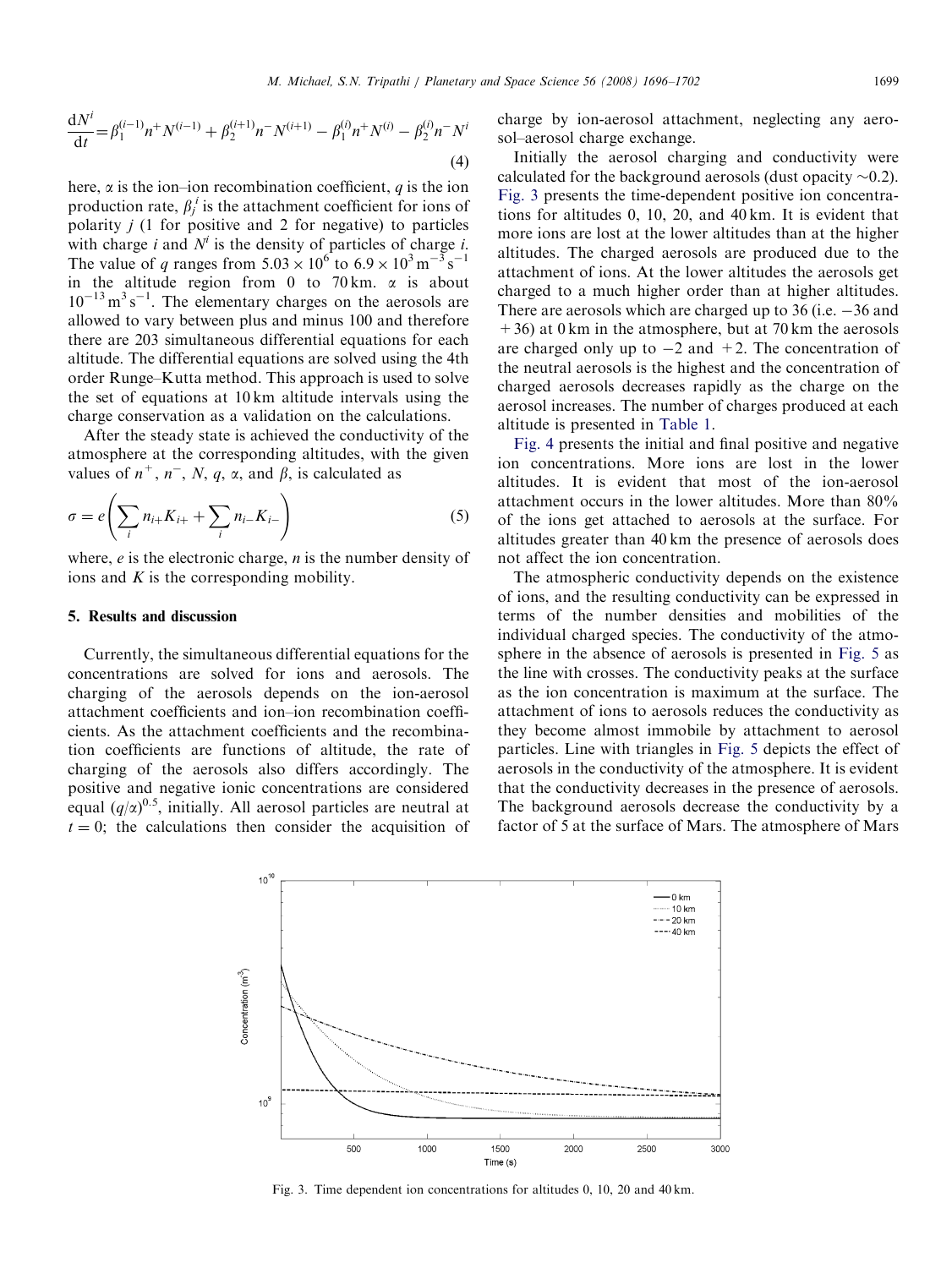<span id="page-4-0"></span>

Fig. 4. Initial and final positive and negative ion concentrations.



Fig. 5. Altitude profile of ionic conductivity.

is much tenuous than that of the atmosphere of Earth and the pressures close to the surface of Mars is comparable to the Earth's stratosphere at altitudes 35–40 km. After considering the differences and similarities of the two atmospheres, [Grard \(1995\)](#page-5-0) and [Berthelier et al. \(2000\)](#page-5-0) suggested the atmospheric conductivity close to the surface of Mars as  $10^{-12} - 10^{-10} \Omega^{-1}$  m<sup>-1</sup> similar to that of the Earth's stratosphere at an equivalent pressure. The present calculations show that the conductivity of the atmosphere close to the surface is  $\sim 5 \times 10^{-12} \Omega^{-1} \text{ m}^{-1}$ , which is within the predicted range. The inferences made in this work will therefore be useful while designing electrical instruments for future missions.

Local and regional dust storms as well as planetencircling storms are observed on Mars ([Smith et al.,](#page-6-0) [2002\)](#page-6-0). Mars Orbital Camera (MOC) onboard Mars Global Surveyor (MGS) observed the planet-encircling storm in 2001 during the months of June–October ([Cantor, 2007\)](#page-5-0). The onset of the storm occurred on 26 June 2001 in southern mid-to-low latitudes in Hellas basin. The expansion of the storm was rapid in all directions. Temporal changes in the dust opacity  $(\tau)$  were studied by [Cantor](#page-5-0) [\(2007\)](#page-5-0) during the dust storm of 2001. During the onset and expansion phase of the storm the dust optical depths were estimated to be increasing steadily. In Hellas  $\tau$  reached a maximum of  $\sim$ 5 at  $L_s = 199.5^\circ$ . The storm reached Elysium next and the maximum  $\tau$  was estimated as  $\sim$ 3.7 at  $L_s = 211.1^\circ$ . Claritas followed with maximum  $\tau$  of  $\sim 3.8$ at  $L_s = 206.6^\circ$ . At the Viking 1 lander site Chryse,  $\tau$ reached a maximum of  $\sim$ 2.6 at  $L_s = 194.8^\circ$ . To study the effect of dust storms, the conductivity of the atmosphere with different amounts of dust corresponding to  $\tau = 5.0$ , 3.7 and 2.6 are calculated. The altitude profile of conductivity corresponding to these dust opacities are presented in Fig. 5. It is evident that the atmospheric conductivity decreases with increase in the dust opacity.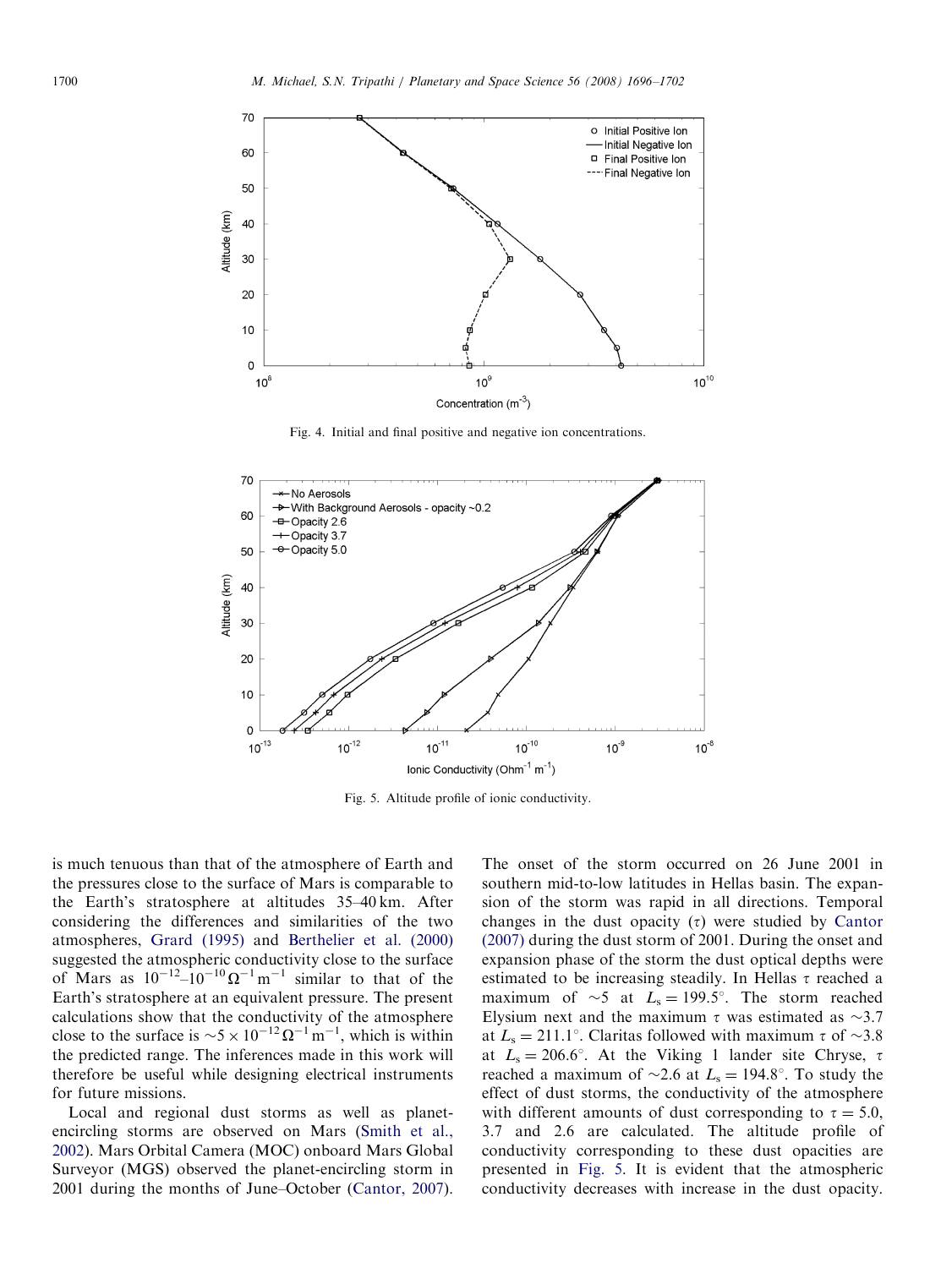<span id="page-5-0"></span>This is due to the fact that more ions become immobile by their attachment to dust particles. Higher the dust opacity, higher the dust concentration and therefore higher the ion loss. The effect is highest close to the surface as the aerosol concentration peaks close to the surface. The conductivity reduces by about an order of two at the surface when the dust opacity becomes five. [Roldugin and Tinsley \(2004\)](#page-6-0) and references therein suggest that the vertical current density decreases when there is a high loading on stratospheric aerosols in the terrestrial atmosphere which supports the conclusions of the present study. Farrell and Desch (2001) suggested that the dust storms (analogous to terrestrial thunderstorms) could act as generators for the global electric circuit of Mars. The surface conductivity assumed in their study is greater than that predicted in the present study during dust storms. But the iron blend in the soil and the possible presence of trace amounts of water in the subsurface region may greatly enhance the subsurface conductivity, and could complete the electric circuit.

Berthelier et al. (2000) suggests that charge separation and electric-field breakdown are likely to occur in Martian dust storms. The ability of Martian dust particles to become electrically charged was observed by the Mars Pathfinder lander camera which showed dust accumulation on the wheels of the rover (Ferguson et al., 1999). Numerical simulations on the build-up of the electric fields in the Martian atmosphere during dust storms suggest that the charging develop very fast and the breakdown or the glow discharge occurs almost immediately ([Melnik and](#page-6-0) [Parrot, 1998\)](#page-6-0). The consequences of the development of a large-scale electric field on Mars are important in several areas like the transport of dust particles, as for micron size particles electrical forces may become comparable to the drag forces and surface material chemistry etc. It has also been suggested that the lightning and electrical discharges may influence the production of those chemical compounds that have been related to speculation regarding life on Mars (Berthelier et al., 2000).

# 6. Summary

It is generally accepted that the global electric circuit is driven by thunderstorms on Earth. For a global electric circuit to exist on Martian atmosphere, a constant current generator must be present in a finitely conducting atmosphere. Cloud particles exist in the atmosphere of Mars at altitudes about 30 km ([Montmessin et al., 2006](#page-6-0)). Farrel and Desch (2001) have suggested that Mars possesses a global electric circuit driven by dust storms. Therefore, it is important to study the charging of particles and the conductivity of the atmosphere as there could be a driving force for a global electric circuit. The study of the charging of the aerosol particles by the ion attachment is important as it leads to a reduction in the atmospheric conductivity. Martian atmosphere is very tenuous that the ionic mean free path is higher than aerosol size and therefore the ionattachment follows the free molecular theory. Charge balance equations have been solved to find the steady state ion and aerosol concentrations. Conductivity of the atmosphere is then calculated as it depends on the concentration and mobility of the positive and negative ions. Maximum ion loss is observed at the surface. It was found that more than 80% of the ions are lost at the surface due to the ion-aerosol attachment with the background aerosols. The conductivity was reduced by about a factor of 5 at the surface due to the presence of the background aerosols. The variation in atmospheric conductivity during the dust storm in 2001 has also been estimated. It was observed by Mars Global Surveyor that the dust opacity reached a maximum of  $\sim$ 5.0 during the dust storm of 2001. The conductivity decreased by about 2 orders of magnitude for the maximum dust opacity observed.

## Acknowledgements

The authors acknowledge the support of Indian Space Research Organisation Planex program. The authors gratefully acknowledge Karen O'Brien for providing the ionization rate profiles and S.A. Haider for presenting the talk at the AOGS meeting at Bangkok.

## **References**

- Bertherlier, J.J., Grard, R., Laakso, H., Parrot, M., 2000. ARES atmospheric relaxation and electric field sensor, the electric field experiment on NETLANDER. Planet. Space Sci. 48, 1183–1200.
- Borucki, W.J., Levin, Z., Whitten, R.C., Keesee, R.G., Capone, L.A., Toon, O.B., Dubach, J., 1982. Predicted electrical conductivity between 0 and 80 km in the venusian atmosphere. Icarus 51, 302–321.
- Borucki, W.J., Whitten, R.C., Bakes, E.L.O., Barth, E., Tripathi, S., 2006. Predictions of the electrical conductivity and charging of the aerosols in Titan's atmosphere 6/20/05. Icarus 181, 527–544.
- Cantor, B.A., 2007. MOC observations of the 2001 Mars planet-encircling dust storm. Icarus 186, 60–96.
- Chassefiere, E., Drossart, P., Korablev, O., 1995. Post-Phobos model for the altitude and size distribution of dust in the low martian atmosphere. J. Geophys. Res. 100, 5525–5539.
- Clancy, R.T., Grossman, A.W., Wolff, M.J., James, P.B., Rudy, D.J., Billawala, Y.N., Sandor, B.J., Lee, S.W., Muhleman, D.O., 1996. Water vapor saturation at low latitudes around aphelion: a key to Mars climate? Icarus 122, 36–62.
- Farrell, W.M., Desch, M.D., 2001. Is there a Martian atmospheric electric circuit. J. Geophys. Res. 106, 7591–7595.
- Ferguson, D.C., Kolecki, L.C., Siebert, M.W., Wilt, D.M., Matijevic, J.R., 1999. Evidence from Martian electrostatic charging and abrasive wear from the wheel abrasion experiment on the Pathfinder Sojourner rover. J. Geophys. Res. 104, 8747–8759.
- Gierasch, P.J., Goody, R.M., 1968. A study of the thermal and dynamical structure of the Martian lower atmosphere. Planet. Space Sci. 16, 615–646.
- Grard, R., 1995. Solar photon interaction with the Martian surface and related electrical and chemical phenomena. Icarus 114, 130–138.
- Hess, S.L., 1973. Martian winds and dust clouds. Planet. Space Sci. 21, 1549–1557.
- Hoppel, W.A., Frick, G.M., 1986. Ion-aerosol attachment coefficients and the steady-state charge distribution on aerosols in a bipolar ion environment. Aerosol Sci. Tech. 5, 1–21.